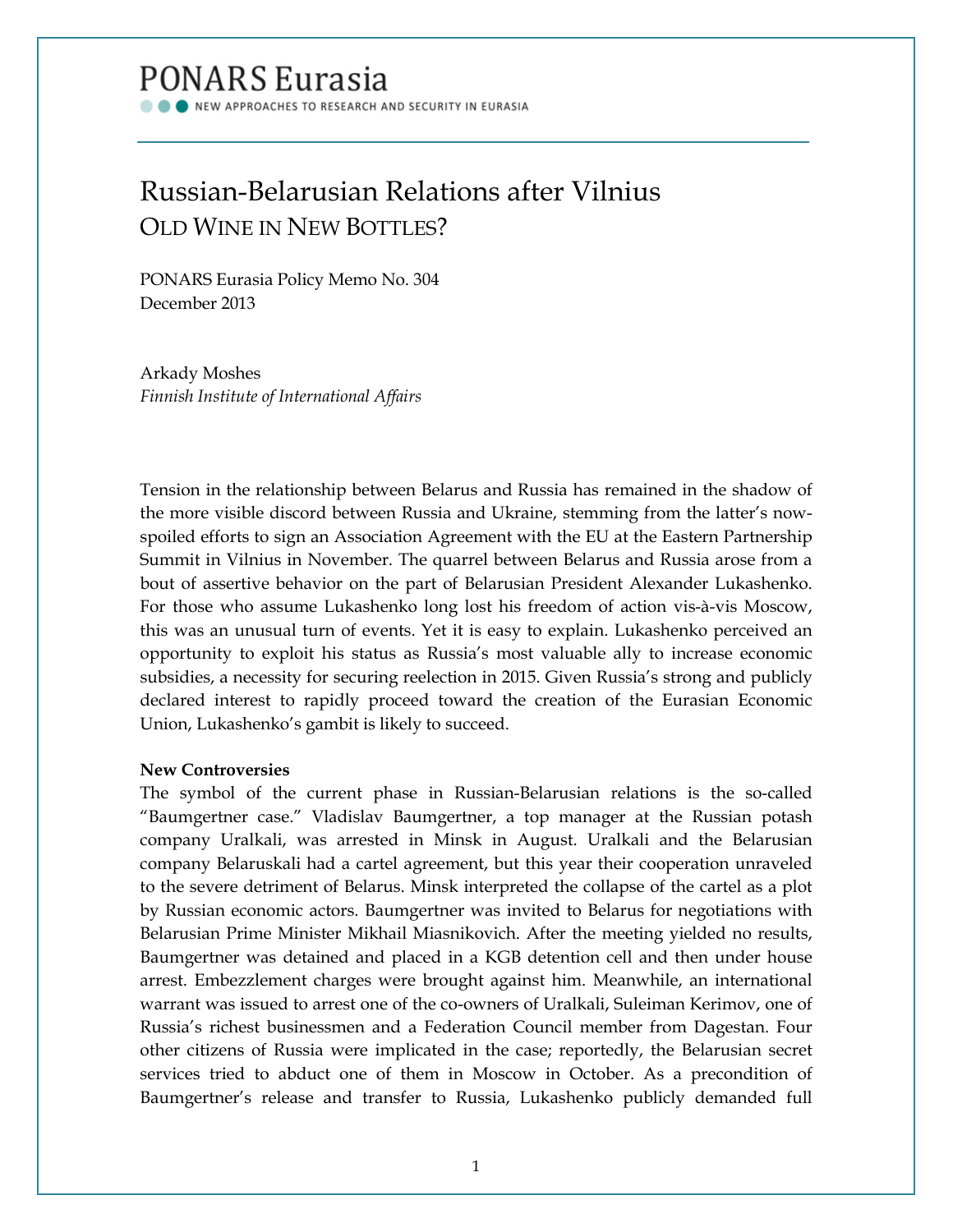compensation of the damages Belarus allegedly incurred. Baumgertner was extradited back to Russia at the end of November, but only after a criminal investigation was instigated against him back home (and upon return, Baumgertner found himself again behind bars). Kerimov's assets in Uralkali were sold to new owners evidently more to Lukashenko's liking.

In this memo, I do not intend to explore all possible explanations for Russia's mild reaction and why Russia chose not to apply serious pressure to achieve the release of one of its citizens. There are many versions, linked primarily to the non-transparent interplay of interests within Russia's top echelons of power. It is also not critical for our purposes to determine what Minsk has specifically gained from this action in financial terms.

What matters is that Lukashenko was able to openly challenge Moscow and, indirectly, the Russian business community. In doing so, Lukashenko scored public relations points on the domestic front as an anti-oligarchic campaigner—he took a Russian citizen hostage, demanded ransom, and played a "cat-and-mouse" game that went unpunished. He was also able to paint Moscow's inaction as a sign of Russia's weakness vis-à-vis Belarus rather than a sign of strength.

In the meantime, Lukashenko has stepped up criticism of Russia's most important contemporary foreign policy project, the Eurasian Customs Union (CU). In October, Belarusian Deputy Prime Minister Vladimir Semashko blamed CU regulations for losses to the country's auto and agriculture machine-building industries. In particular, he criticized the introduction of a new recycling fee on all cars (earlier it was levied only on cars imported from outside the CU). This was estimated to cost Belarusian companies \$350 million a year. Lukashenko himself has spoken out against Russian duties on crude oil imports which are refined for export (only crude oil refined for domestic consumption is exported from Russia to Belarus duty-free). For this the price tag is far higher (\$4 billion). Lukashenko's political message is unambiguous: if Russia wants the CU to grow into a full-fledged economic union, money has to stay inside Belarus.

Furthermore, Minsk has not sided with Russia in its conflict with Ukraine. In line with a foreign policy tradition that includes good relations with Mikheil Saakashvili's Georgia and non-recognition of the independence of South Ossetia and Abkhazia, Minsk has demonstrated an understanding of Ukraine's desire to turn toward Europe. Lukashenko paid a productive visit to Kyiv in June and warmly received Ukraine's Prime Minister Mykola Azarov in Minsk in October. Significantly, Belarus did not join the ban that Russian authorities imposed on the import of Ukrainian chocolates in August. In this case, Minsk's motivations are rather Machiavellian – if Ukraine were to join Russia-led reintegration projects, Belarus would have to compete with Ukraine for Russia's benevolence and would lose in importance.

### **A Gamble or Sober Calculation?**

This is not the first time Lukashenko has employed the tactic of creating a problem in relations with Russia that can only be solved by granting Belarus additional economic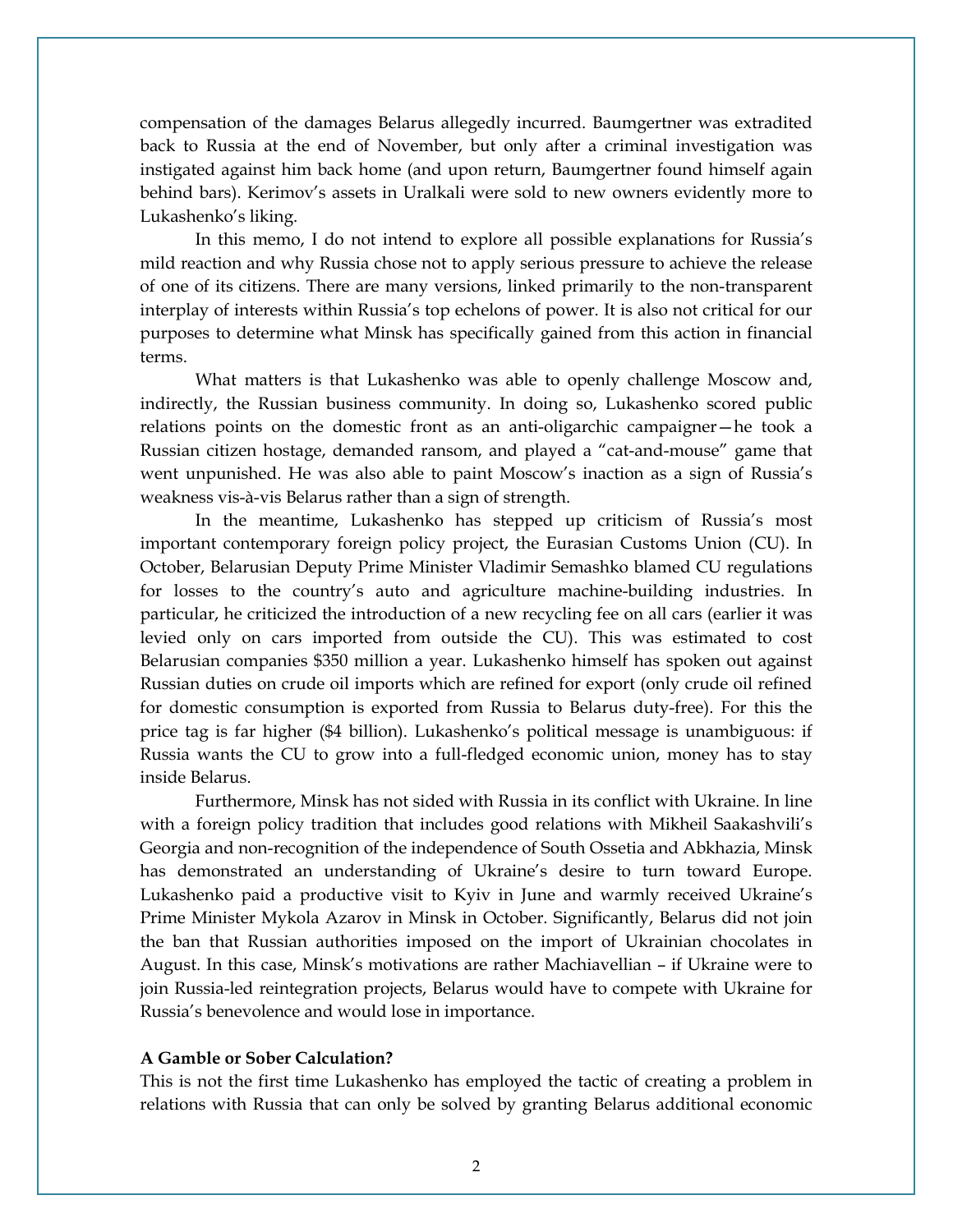benefits. His motivation this year is clear: from January to September, Belarus' GDP grew only 1.1 percent rather than the "planned" 8.5 percent, and its trade deficit increased substantially. The country's economic situation is troubling. Unless massive Russian subsidies arrive, Lukashenko's political support is likely to suffer, complicating prospects for his reelection in 2015.

But the real question is not why Minsk wants more from Russia, but why Lukashenko believes Moscow will be receptive to his wishes at this time. One reason for Minsk's confidence is clear. After it became obvious that Ukraine would not join the CU—regardless of whether it signs an Association Agreement with the EU—Belarus found itself in a key position with respect to the fate of the Eurasian integration project. For Moscow, it has become imperative to make sure Belarus stays on board. Minsk and Astana both have numerous complaints about (and demands on) Moscow's Eurasian project; it may be easier for Moscow to pay off Minsk alone than to face any type of united resistance.

A similar dynamic holds in the matter of CU enlargement. For now, the prospects for enlargement are uncertain. Armenia's accession to the CU is much less important for Moscow than simply securing its rejection of an Association Agreement with the EU. It is also doubtful that Tajikistan and Kyrgyzstan, both CU candidates, would be able to guarantee the implementation of any commitments they might make, but if either of them were to become a serious candidate, Moscow could expect a "bill" from Minsk. This is particularly true in the case of Kyrgyzstan, given the open diplomatic conflict between Minsk and Bishkek that resulted from the former's grant of political asylum and citizenship to overthrown Kyrgyz president Kurmanbek Bakiev. The leaders of the two countries have gone so far as to boycott meetings in their respective capitals: Lukashenko did not attend the CSTO summit in Bishkek in May 2013 and Kyrgyzstan's President Almazbek Atambaev reciprocated by not coming to Minsk for a top CIS gathering in October.

Second, Belarus' role as Russian military ally is increasing in importance. A Russian air base will be established in Belarus in the near future. Three C-300 air defense complexes have already been deployed in the country and four more are on their way. A large-scale joint exercise ("Zapad-2013") was conducted in September and there are plans to hold another ("Union Shield–2015"). Traditionally, the Belarusian leader has been very skillful at playing on Moscow's geopolitical phobias and in appealing to the Russian defense establishment. It is likely that Minsk will again be able to turn Russia's growing military-political dependence on Belarus into benefits for the regime.

Third, Minsk is well aware of infighting among Russia's ruling elites, including on approaches toward Belarus, which makes it impossible for Moscow to have a coherent Belarusian policy. There have always been quarrels between "financial pragmatists" and "geo-politicians," as well as conflicting economic interests. The novelty of the moment is the interest of Rosneft president Igor Sechin, one of Putin's closest collaborators and one of Russia's most influential figures, to concentrate into a single company (Rosneft) all exports of Russian crude oil to Belarus. These flows are currently spread between eight companies. This provides Lukashenko enormous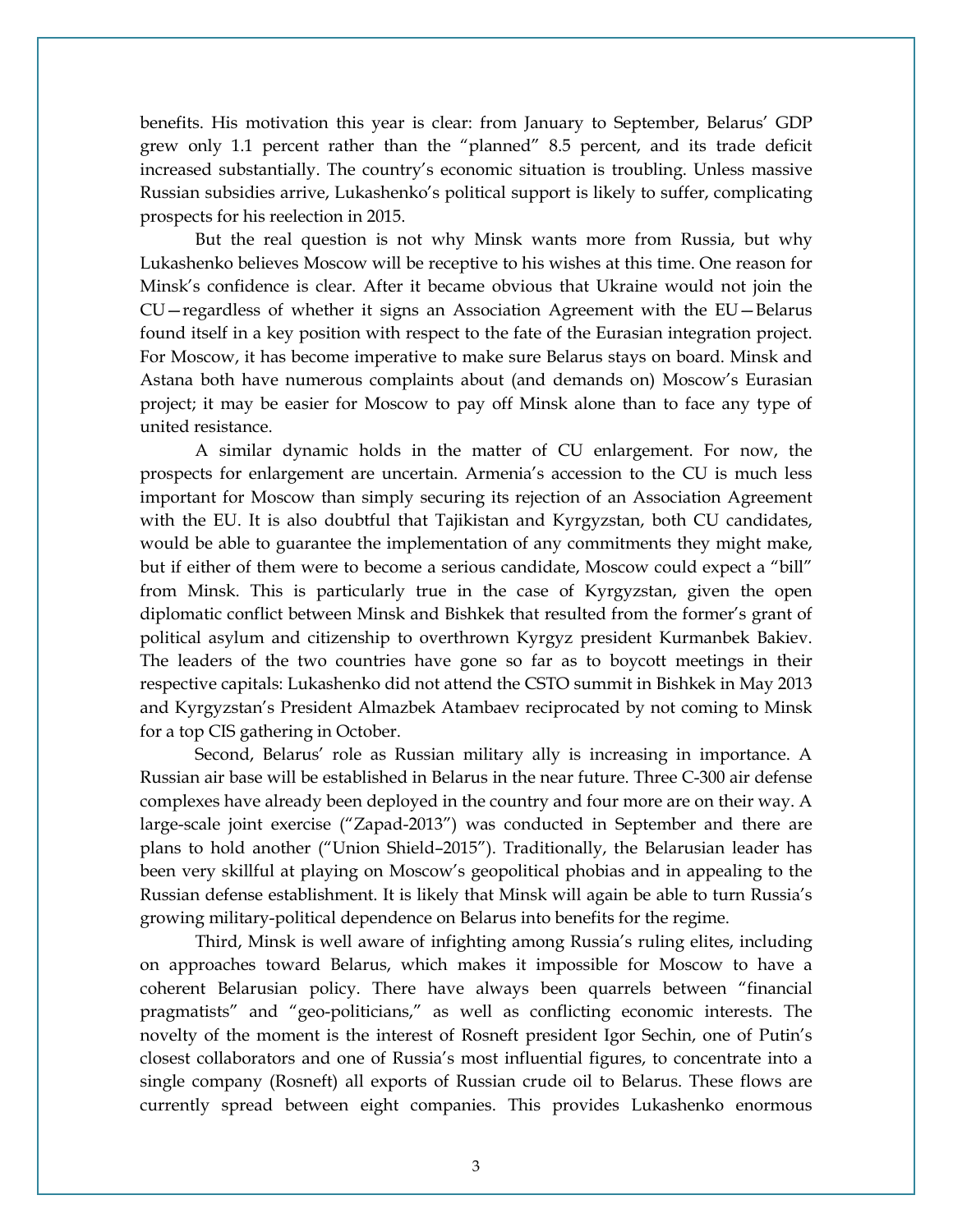opportunity for lobbying and making deals (like trading exclusive privatization rights in a Belarusian refinery for increased and guaranteed deliveries) with one Russian actor who would then protect his interests in Moscow, if necessary, against the position of the Russian government as a whole. Revealingly, when the Russian cabinet of ministers indicated that it was going to cut deliveries of oil to Belarus in connection with the Baumgertner affair, Sechin expressed displeasure with this and even paid a visit to Minsk.

Fourth, Moscow's capability to challenge Lukashenko's position within Belarus is very low, as is the credibility of any threat to "find a replacement." A defamation campaign that ran in Russia in 2010 did not affect the Belarusian president's ratings. Moscow's decision not to protest against political repression, which has included as its victims individuals who advocate retaining close ties with Russia, has undermined Moscow's chances to create a powerful pro-Russian opposition grouping.

Fifth, Minsk currently requires less political protection vis-à-vis the West. EU policy toward Belarus has proven to be inefficient and uncoordinated. Targeted sanctions and demands to free political prisoners have gone hand-in-hand with economic cooperation, active diplomatic contacts, and, most importantly, the treating of Minsk as a partner in the context of the Eastern Partnership. This policy culminated in suspending the visa ban against Belarusian Minister of Foreign Affairs Vladimir Makey, formerly the head of Lukashenko's presidential administration who shares political responsibility for repressions, and a search for a formula that would enable Belarus to participate in the Eastern Partnership summit in Vilnius at a high political level. Of course, even if EU economic sanctions were a reality, their impact on Russian-Belarusian relations would be unclear. The need to ask greater support from Russia might make Minsk less self-confident, but the perceived legitimacy of the claim of "a friend in need" might also help raise subsidies even higher. Given the reality, however, Minsk is able to simply ignore any EU rhetoric about sanctions.

#### **The Best Option for Russia? More of the Same**

At present, the range of scenarios for the evolution of Russian-Belarusian relations in the short- to mid-term is quite narrow. Generally, Moscow ought to be satisfied with current developments. The possibility for Minsk to conduct a more balanced foreign policy has been eliminated. Even hypothetical pre-conditions for this are emerging very slowly, if at all. Although some actions by Lukashenko may be disturbing for the Kremlin, enthroning a more obedient figure in Minsk is impossible and anyhow would be risky since a substitute would not necessarily be able to run the machinery built by and for the incumbent. If this state of geopolitical affairs, Lukashenko's loyalty, and the promotion of integration projects has a price, it is one that must be paid.

Therefore, a more likely scenario is one of "status quo plus," which involves a bailing out of Lukashenko. In monetary terms, the needs are not exorbitant. Taking into account that in 2012 Russian oil and gas subsidies alone made up almost 16 percent of Belarusian GDP, a modest increase of one or two percentage points would hardly affect the Russian economy, provided oil prices stay high. In addition, some money could